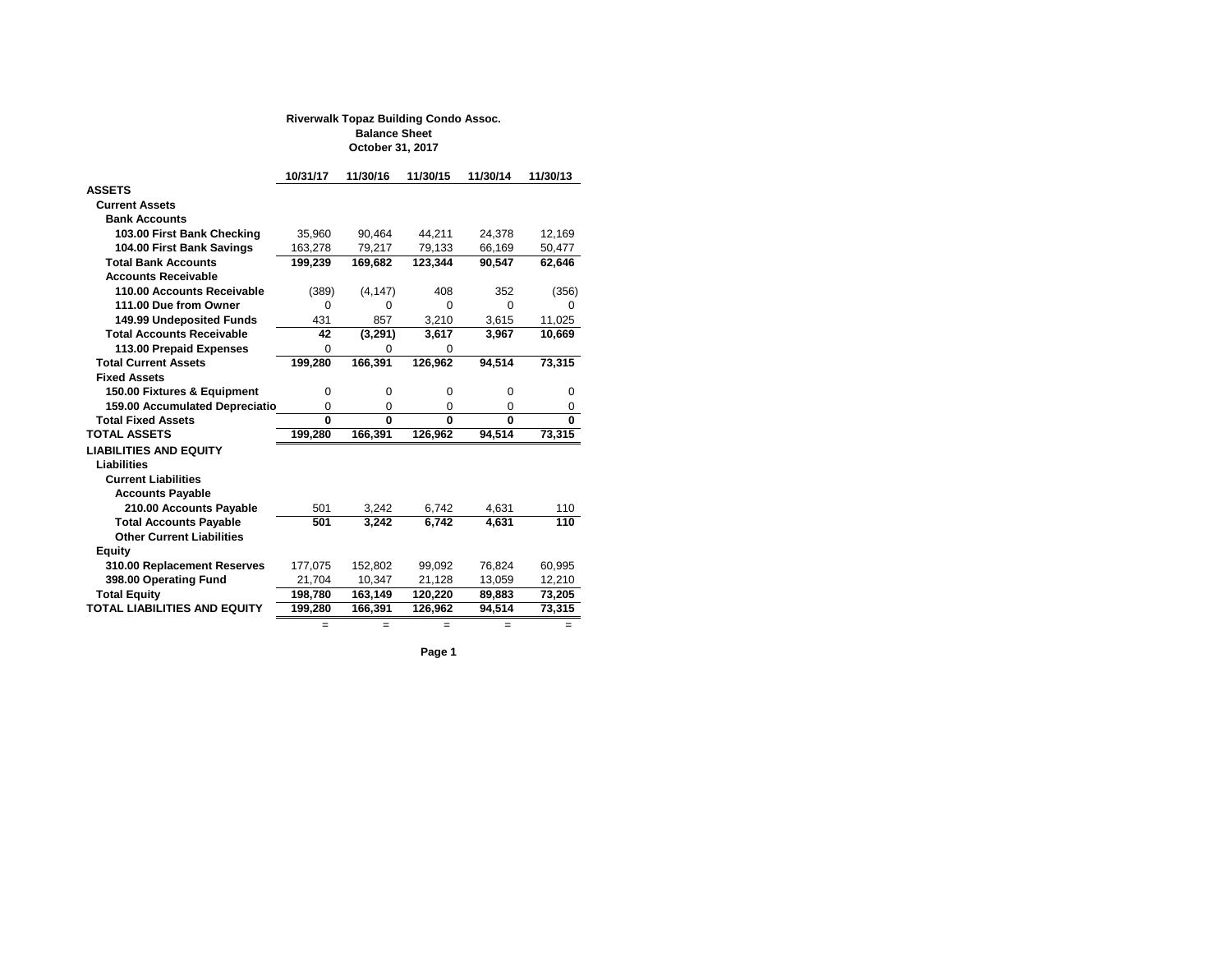# **Riverwalk Topaz Building Revenues, Expenditures and Changes in Fund Balance**

| <b>Budget, Actual and Variance for the Periods Indicated</b> |               |                |                |                |                             |               |                |                         |               | PAGE <sub>2</sub> |     |            |                     |                |
|--------------------------------------------------------------|---------------|----------------|----------------|----------------|-----------------------------|---------------|----------------|-------------------------|---------------|-------------------|-----|------------|---------------------|----------------|
|                                                              | 11/30/15      | 11/30/16       |                | FYE 11/30/2017 |                             |               | <b>YTD</b>     |                         | FYE Nov '17   | Change            |     |            |                     |                |
|                                                              | <b>Actual</b> | <b>Actual</b>  | <b>Amended</b> |                | <b>Variance</b>             | <b>Actual</b> | <b>Budget</b>  | Variance                | Prelim        | Fr Last           |     |            | Allocation at 70/30 |                |
|                                                              | 11/30/15      | 11/30/16       | <b>Budget</b>  |                | <b>Forecast Fav (Unfav)</b> | 10/31/17      |                | 10/31/17    Fav (Unfav) | <b>Budget</b> | <b>Budget</b>     |     |            | <b>Total</b>        | <b>Total</b>   |
| <b>Operating Fund</b>                                        |               |                |                |                |                             |               |                |                         |               |                   | Com | <b>Res</b> | Com                 | <b>Res</b>     |
| <b>Income</b>                                                |               |                |                |                |                             |               |                |                         |               |                   |     |            |                     |                |
| 401.10 · Assessments Comm                                    | 72,924        | 57,093         | 65,493         | 65,493         | $\mathbf 0$                 | 68,184        | 60,035         | 8,149                   | 65,493        | $\mathbf 0$       |     |            | 65,493              |                |
| 401.20 · Assessments Res                                     | 32,955        | 26,140         | 29,719         | 29,719         | $\overline{0}$              | 30,813        | 27,242         | 3,570                   | 29,719        | $\overline{0}$    |     |            |                     | 29,719         |
| 660.00 · Gas Reimbursement                                   | 686           | 871            | 700            | 871            | 171                         | 1,436         | 700            | 736                     | 700           | $\overline{0}$    | 93% | 7%         | 651                 | 49             |
| 402.00 - Interest Income                                     | 56            | 84             | 10             | 75             | 65                          | 138           | 9              | 129                     | 10            | $\overline{0}$    | 70% | 30%        |                     | $\mathbf{3}$   |
| 405.00 · Late Fee Income                                     | 959           | 277            | 0              | 277            | 277                         | 227           | $\Omega$       | 227                     |               | $\Omega$          | 70% | 30%        | $\overline{0}$      | $\overline{0}$ |
| 410.00 · Services                                            | $\Omega$      | $\mathbf 0$    | $\Omega$       | $\Omega$       |                             | $\Omega$      | $\mathbf 0$    | $\overline{0}$          |               | $\Omega$          |     |            |                     |                |
| <b>Total Income</b>                                          | 107,580       | 84,465         | 95,922         | 96,435         | 513                         | 100,797       | 87,987         | 12,811                  | 95,922        | $\overline{0}$    |     |            | 66,151              | 29,771         |
|                                                              |               |                |                |                |                             |               |                |                         |               |                   |     |            |                     |                |
| <b>Expense</b>                                               |               |                |                |                |                             |               |                |                         |               |                   |     |            |                     |                |
| 602.00 - Accounting                                          | 500           | 380            | 500            | 380            | 120                         | 500           | 500            | $\overline{0}$          | 500           | $\mathbf 0$       | 70% | 30%        | 350                 | 150            |
| 603.00 · Cleaning                                            | 8,787         | 8,340          | 8,400          | 8,400          | $\Omega$                    | 7,632         | 7,700          | 68                      | 8,400         | $\overline{0}$    | 70% | 30%        | 5,880               | 2,520          |
| 604.00 - Electricity                                         | 7,229         | 5,365          | 7,200          | 5,140          | 2,060                       | 4,608         | 6,600          | 1,992                   | 5,294         | 1,906             | 70% | 30%        | 3,706               | 1,588          |
| $607.00 \cdot Gas$                                           | 10,484        | 8,505          | 9,000          | 9,000          | -0                          | 8,062         | 8,812          | 749                     | 9,000         | $\overline{0}$    | 93% | 7%         | 8,370               | 630            |
| 608.00 · Telephone                                           | 1,160         | 1,192          | 1,200          | 1,200          | -0                          | 1,140         | 1,100          | (40)                    | 1,200         | -0                | 70% | 30%        | 840                 | 360            |
| 609.10 · Water & Sewer Comm                                  | 1,383         | 1,443          | 1,500          | 2,097          | (597)                       | 1,922         | 1,375          | (547)                   | 2,100         | (600)             |     |            | 2,100               | $\mathbf 0$    |
| 609.20 · Water & Sewer Res                                   | 6,424         | 6,722          | 6,935          | 6,690          | 245                         | 6,130         | 6,357          | 227                     | 6,690         | 245               |     |            |                     | 6,690          |
| 612.00 - Insurance                                           | 6,259         | 4,647          | 5,200          | 5,148          | 52                          | 5,148         | 5,200          | 52                      | 5,200         | $\mathbf 0$       | 70% | 30%        | 3,640               | 1,560          |
| 614.00 · Supplies                                            | 1,479         | 1,467          | 1,800          | 1,200          | 600                         | 831           | 1,650          | 819                     | 1,800         | $\mathbf 0$       | 70% | 30%        | 1,260               | 540            |
| 615.00 - Master Assoc. Exp.                                  | 34,181        | 34,181         | 34,181         | 34,181         | $\mathbf 0$                 | 31,332        | 31,333         | $\overline{0}$          | 34,181        | $\overline{0}$    | 70% | 30%        | 23,927              | 10,254         |
| 617.00 - Elevator Maint.                                     | 2,859         | 2,939          | 2,775          | 2,775          | 0                           | 2,182         | 2,775          | 593                     | 2,775         | $\overline{0}$    | 70% | 30%        | 1,943               | 833            |
| 618.00 · Inspections Fire Alarn                              | 1,925         | 1,035          | 1,100          | 1,100          | $\mathbf 0$                 | 1,035         | 1,100          | 65                      | 1,100         | $\overline{0}$    | 70% | 30%        | 770                 | 330            |
| 620.00 · Inspections Fire Sprin                              | 720           | 590            | 250            | 550            | (300)                       | 550           | 250            | (300)                   | 600           | (350)             | 70% | 30%        | 420                 | 180            |
| 622.00 · Inspections Boiler & N                              | 395           | 275            | 475            | 700            | (225)                       | 700           | 475            | (225)                   | 700           | (225)             | 70% | 30%        | 490                 | 210            |
| 619.00 · Repairs & Maintenand                                | 4,636         | 9,271          | 12,000         | 9,600          | 2,400                       | 9,064         | 11,000         | 1,936                   | 12,000        | $\overline{0}$    | 70% | 30%        | 8,400               | 3,600          |
| $625.00 \cdot$ Legal                                         |               |                |                |                |                             |               | 0              |                         |               | -0                |     |            |                     |                |
| 670.30 · Rep & Maint - Non-Ro                                |               | $\overline{0}$ | 2,000          | $\mathbf 0$    | 2,000                       |               | 2,000          | 2,000                   | $\mathbf{0}$  | 2,000             | 70% | 30%        | $\overline{0}$      | $\overline{0}$ |
| 620.00 - Miscellaneous                                       | 475           | 589            | 600            | 480            | 120                         | 761           | 550            | (211)                   | 600           | - 0               | 70% | 30%        | 420                 | 180            |
| 621.00 · Property Management                                 | 8,306         | 8,306          | 8,555          | 8,306          | 249                         | 7,842         | 7,842          |                         | 8,812         | (257)             | 70% | 30%        | 6,168               | 2,644          |
| <b>Total Expense</b>                                         | 97,202        | 95,246         | 103,671        | 96,947         | 6,724                       | 89,440        | 96,618         | 7,178                   | 100,952       | 2,719             |     |            | 68,684              | 32,269         |
|                                                              |               |                |                |                |                             |               |                |                         |               |                   |     |            |                     |                |
| <b>Net Income</b>                                            | 10,378        | (10, 781)      | (7, 749)       | (512)          | 7,237                       | 11,357        | (8,632)        | 19,989                  | (5,030)       | 2,719             |     |            | (2,533)             | (2, 498)       |
| <b>Fund Balance - Beginning</b>                              | 10,750        | 21,128         | 32,477         | 21,128         | (11, 349)                   | 10,347        | 32,477         | (22, 130)               | 20,616        | (11, 861)         |     |            |                     |                |
| <b>Fund Balance - Ending</b>                                 | 21,128        | 10,347         | 24,728         | 20,616         | (4, 112)                    | 21,704        | 23,846         | (2, 142)                | 15,586        | (9, 142)          |     |            |                     |                |
|                                                              |               |                |                |                | $=$                         |               |                | $=$                     |               | $=$               |     |            |                     |                |
| <b>Replacement Fund</b>                                      |               |                |                |                |                             |               |                |                         |               |                   |     |            |                     |                |
| 650.00 · Assmts - Repl Reserve                               | 25,961        | 53,710         | 39,266         | 26,265         | (13,001)                    | 24,274        | 35,994         | (11, 720)               | 39,266        | $\mathbf 0$       | 70% | 30%        | 27,486              | 11,780         |
| <b>Painting/Exterior (Done in 2010)</b>                      |               |                |                |                |                             |               |                |                         |               | $\Omega$          | 70% | 30%        |                     |                |
| Boiler (Rep in 2011, 2013)                                   |               | $\overline{0}$ |                |                |                             |               | $\overline{0}$ |                         |               | $\Omega$          | 70% | 30%        | 0                   | $\mathbf{0}$   |
| <b>Elevator</b>                                              |               | $\overline{0}$ |                |                |                             |               |                |                         |               |                   |     |            |                     |                |
| Roof (Done in 2009)                                          |               |                |                |                |                             |               | $\overline{0}$ |                         |               | $\Omega$          | 70% | 30%        | 0                   | $\overline{0}$ |
| Carpet (Done in 2014)                                        |               | $\overline{0}$ |                |                |                             | $\mathbf 0$   |                |                         |               |                   | 70% | 30%        | $\overline{0}$      | $\overline{0}$ |
| <b>LED Lighting</b>                                          | (6,002)       | $\Omega$       |                |                |                             | $\Omega$      | $\overline{0}$ |                         |               |                   |     |            |                     |                |
| <b>Fire Alarm System</b>                                     |               |                |                |                |                             |               |                |                         |               |                   |     |            |                     |                |
| <b>Fund Balance - Beginning</b>                              | 79,133        | 99,092         | 127,797        | 152,802        | 25,005                      | 152,802       | 127,797        | 25,005                  | 179,067       | 51,270            |     |            |                     |                |
| <b>Fund Balance - Ending</b>                                 | 99,092        | 152,802        | 167,063        | 179,067        | 12,004                      | 177,075       | 163,791        | 13,285                  | 218,333       | 51,270            |     |            | 24,954              | 9,282          |
|                                                              |               |                |                |                | $=$                         |               |                | $=$                     |               | $=$               |     |            |                     |                |

**PAGE 2**